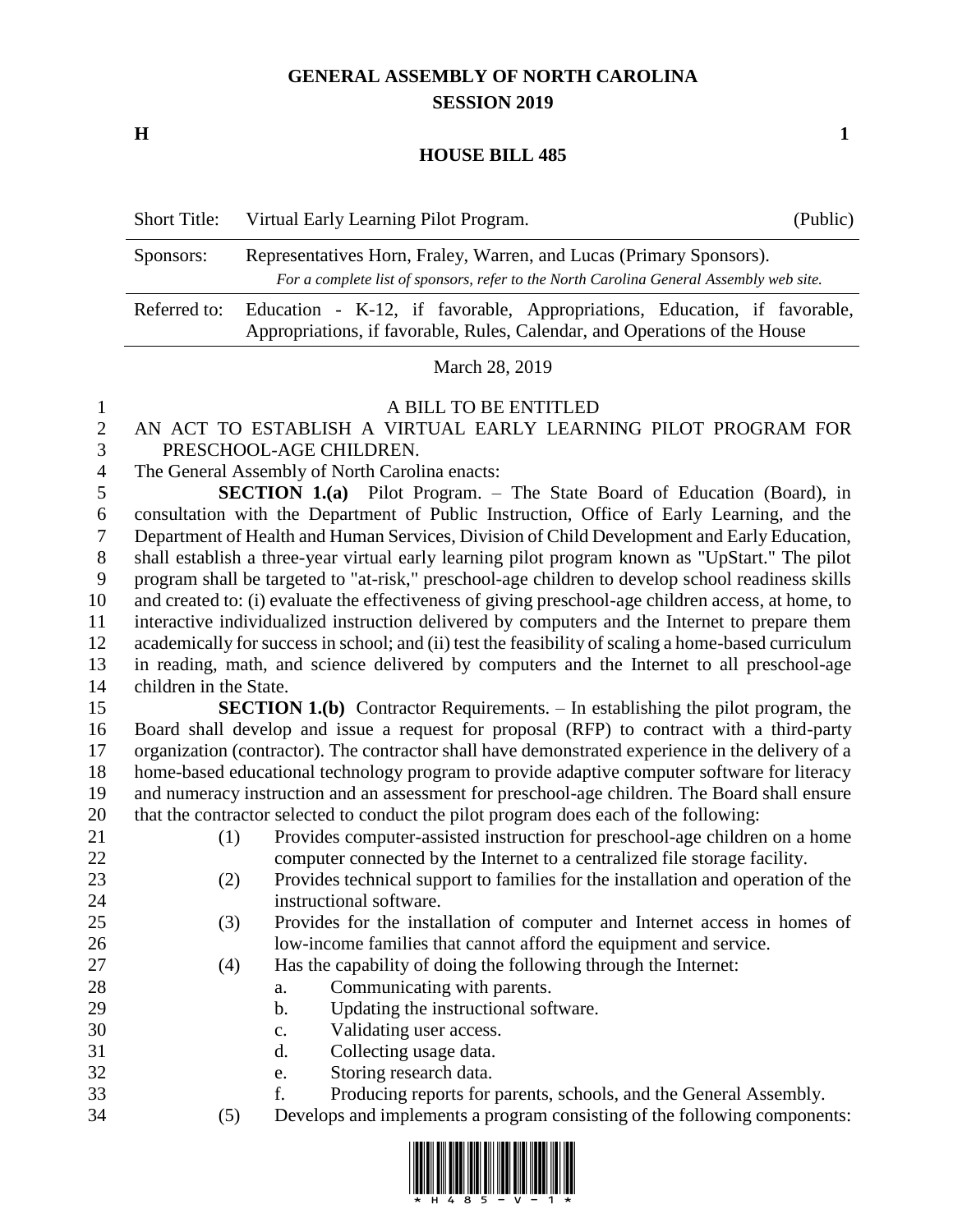|             | <b>General Assembly Of North Carolina</b><br><b>Session 2019</b>                                    |
|-------------|-----------------------------------------------------------------------------------------------------|
|             | individualized<br>reading,<br>Computer-assisted,<br>instruction<br>in<br>a.                         |
|             | mathematics, and science.                                                                           |
|             | A multisensory reading tutorial program for children needing<br>b.                                  |
|             | additional reading instruction.                                                                     |
|             | A validated computer adaptive reading test that accurately indicates<br>c.                          |
|             | reading readiness of children who cannot read and provides easily                                   |
|             | understood reports for parents and educators.                                                       |
| (6)         | Has the capability to quickly and efficiently modify, improve, and support the                      |
|             | product.                                                                                            |
| (7)         | Collaborates with school district personnel who will provide administrative                         |
|             | and technical support of the program.                                                               |
| (8)         | Purchases equipment and service through cooperative purchasing contracts.                           |
|             | <b>SECTION 2.(a)</b> School District Participation in Pilot Program. – The Board shall              |
|             | select up to 10 local education agencies (LEAs) to participate in the pilot program. The LEAs       |
|             | selected for participation in the pilot program shall have demonstrated waiting lists for the North |
|             | Carolina Prekindergarten (NC Pre-K) program. LEAs shall be from geographically diverse areas        |
|             | in the State, with representation from tier one, tier two, and tier three counties. For purposes of |
|             | this section, tier one, tier two, and tier three counties shall have the same designations as those |
|             | established by the N.C. Department of Commerce's 2017 County Tier Designations.                     |
|             | <b>SECTION 2.(b)</b> Equipment. – The Board or an LEA may purchase computers,                       |
|             | peripheral equipment, and Internet service for low-income families who cannot afford them.          |
|             | <b>SECTION 3.</b> Family Participation in Pilot Program. – The contractor selected to               |
|             | develop and implement the pilot program and the LEAs selected to participate in the pilot shall     |
|             | solicit family participants through a public information campaign and referrals from participating  |
|             | LEAs. Qualifying children shall be selected through a random lottery. For purposes of this pilot    |
|             | program, a preschool-age child is eligible for participation in the program based on the following: |
| (1)         | Is 4 years of age on or before August 31 of the program year.                                       |
| (2)         | Is at risk, which shall be defined to include the following:                                        |
|             | A child whose family's gross income is at or below one hundred<br>a.                                |
|             | percent (100%) of the federal poverty level.                                                        |
|             | A child of either the following: (i) an active duty member of the Armed<br>b.                       |
|             | Forces of the United States, including the North Carolina National                                  |
|             | Guard, State military forces, or a reserve component of the Armed                                   |
|             | Forces, who is ordered to active duty by the proper authority within                                |
|             | the last 18 months or is expected to be ordered within the next 18                                  |
|             | months or (ii) a member of the Armed Forces of the United States,                                   |
|             | including the North Carolina National Guard, State military forces, or                              |
|             | a reserve component of the Armed Forces, who was injured or killed                                  |
|             | while serving on active duty.                                                                       |
|             | Eligibility determinations for participation in the pilot program may be made by local North        |
|             | Carolina Partnerships for Children, Inc., partnerships. If funds are available, in addition to the  |
|             | children defined as "at risk" in this section, the pilot program may also serve a child whose       |
|             | family's gross income is at or below one hundred thirty percent (130%) of the federal poverty       |
| guidelines. |                                                                                                     |
|             | <b>SECTION 4.</b> Annual Report. – The Board shall make a report on the pilot program               |
|             | to the Joint Legislative Education Oversight Committee by November 30 of each year for the          |
|             | duration of the pilot program. The report shall include the following:                              |
| (1)         | The extent to which the pilot program is accomplishing the purposes for which                       |
|             | it was established.                                                                                 |
| (2)         | The number of families selected to participate in the pilot.                                        |
| (3)         | The number of families requesting computers.                                                        |